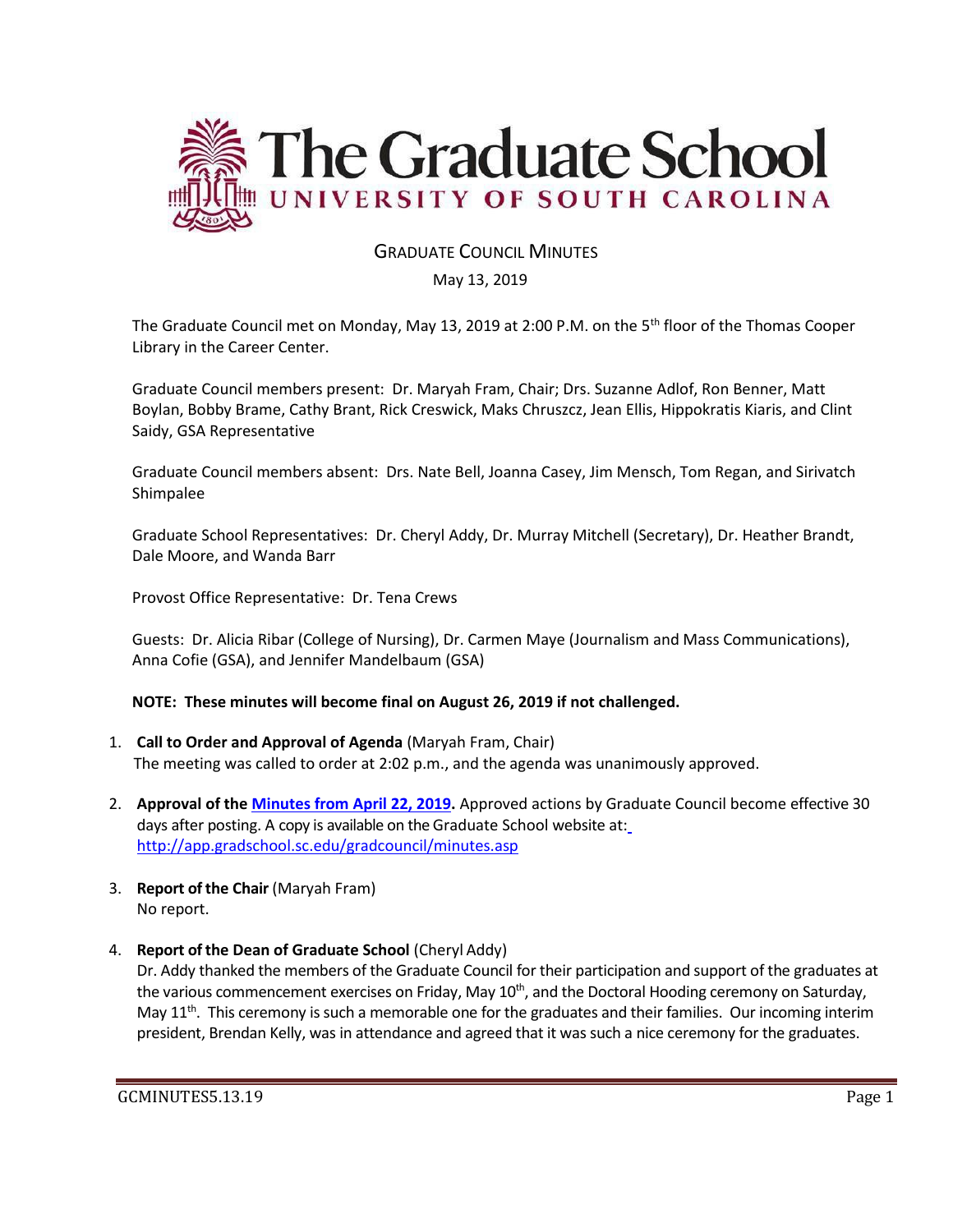She also thanked Dale Moore and the supporting staff from the Graduate School for their tremendous work that went into making the Doctoral Hooding ceremony so special. Over 90 percent of the eligible graduates took part in the Doctoral Ceremony this time, the highest percentage in quite some time.

There is still no new information available regarding the appointment of an interim provost, or, with respect to the search for a new provost.

5. **Report of the Secretary of the Graduate Council** (Murray Mitchell)

Dr. Mitchell acknowledged that there were some departing Graduate Council members to whom we wish to extend our appreciation and to share a small token of thanks:

## **Finishing terms**:

- 1. Cathy Brant (Instruction and Teacher Education)
- 2. Maryah Fram (Social Work)
- 3. Clint Saidy (Graduate Student Association Representative)

The following nominees required a vote of endorsement from the existing Council:

### **Nominees for new terms**:(terms end 2022)

- 1. Matt Boylan (Mathematics finished out a term for a former graduate council member, now eligible for his own 3-year term)
- 2. Hippokratis Kiaris (Pharmacy– finished out a term for a former graduate council member, now eligible for his own 3-year term)
- 3. Carmen Maye (Journalism and Mass Communication)
- 4. TBA
- 5. TBA
- 6. TBA
- 7. Jennifer Mandelbaum (Graduate Student Association Representative 1-year term)

#### **Nominee to serve as Vice Chair**

- 2019-2020, then, Chair for 2020-2021
- TBA

## *These nominations were unanimously approved by Graduate Council.*

#### 6. **Report on Professional Development** (Heather Brandt)

Dr. Brandt reported that Monday, May 13<sup>th</sup> was the first day of the Summer Intensives for the Graduate Civic Scholar Program. This year, we have eight scholars participating from five different colleges. They will join for two weeks together to work on preparing for their project implementation in the fall. The Bridge Humanities Corp invitations are currently pending. May  $15<sup>th</sup>$  is the deadline to accept or decline the offer to be a part of the Bridge Humanities Corp. This includes newly minted Ph.D.s and ABDs in the Humanities in the College of Arts and Sciences.

Professional Development programming had 34 events offered over the fall and spring semesters. They worked with Graduate Student Association and the Advisory Committee for Professional Development for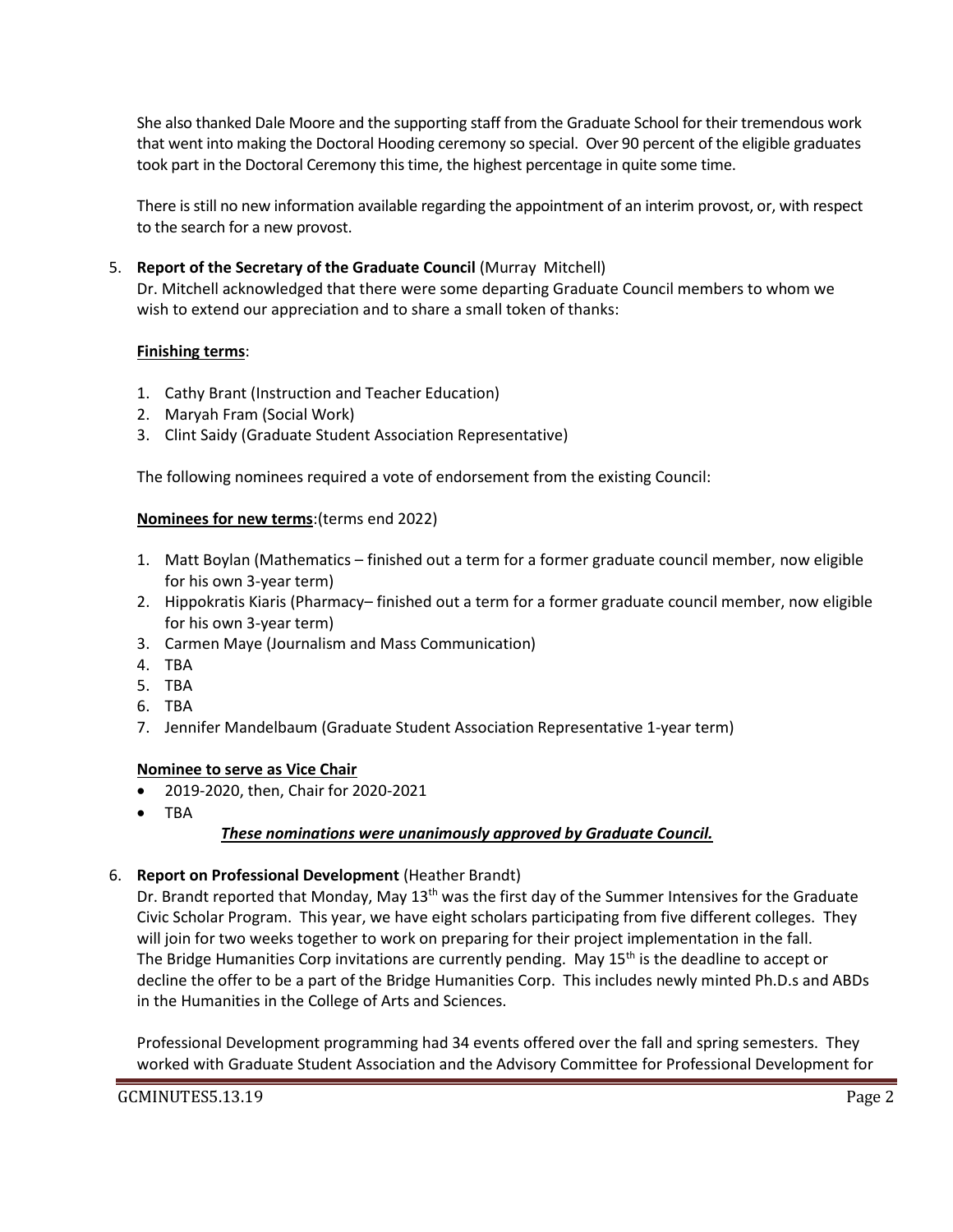Graduate Students.

We ended up with 48 3MTs, and close to 200 poster presenters at Discover USC, totaling almost 1200 students who presented. Approximately one-fifth of those were graduate students. Graduate students provided an important role as volunteers and reviewers of undergraduate research sessions. We are grateful for their service and participation in that way.

The Graduate School's website is being worked on right now in hopes of migrating to the new platform before the start of the fall semester. We are excited as this new migration will coincide with the full launch of CollegeNet and other resources.

7. **Report of the Graduate Student Association Representative** (Clint Saidy)

Mr. Saidy offered a heartfelt thanks to the members of the Graduate Council for allowing him to sit on the Council. He introduced two of the new 2019-2020 GSA officers: Jennifer Mandelbaum (new Graduate Council Rep) and Anna Cofie (new GSA President). In addition, Jennifer (as immediate past president) presented a summary of the GSA yearly report.

- 8. **Report of the Academic Policy and Practices Committee** (Tom Regan) No report.
- 9. **Report of the 500/600 Level Courses, Distributed Learning and Special Topics Courses** (Murray Mitchell)

This report is presented to Council for informational purposes only; no action is necessary.

## **500/600 Level Courses**

**BIOL 558** (3) Stem Cells and The Physiological Environment (New Course Proposal: Summer 2019) **EDEX 580** (3) Direct Instruction in Reading for At-Risk Learners (Course Change Proposal: Fall 2020) **EXSC 608** (3) Characteristics of Students with Emotional and Behavioral Disorders (New Course Proposal: Summer 2019)

**HPEB 640** (3) Behavioral Economics in Public Health (New Course Proposal: Summer 2019)

## **Distributed Learning Proposals**

**ELCT 891** (3) Digital Controls for Power Electronic Converters (Fall 2019) [APOGEE]

## **Special Topics Courses**

**CSCE 590** (3) Machine Learning Systems (Fall 2019) **ELCT 891** (3) Digital Controls for Power Electronic Converters (Fall 2019) **ENCP 789** (3) Entrepreneurial Engineering (Summer 2019) **ENGL 736** (3) Sex, Gender, and Nation in Irish Literature (Spring 2019) **ENGL 740** (3) Southern Poets Since 1945 (Spring 2019) **GEOG 510** (3) Landscape Ecology (Fall 2019)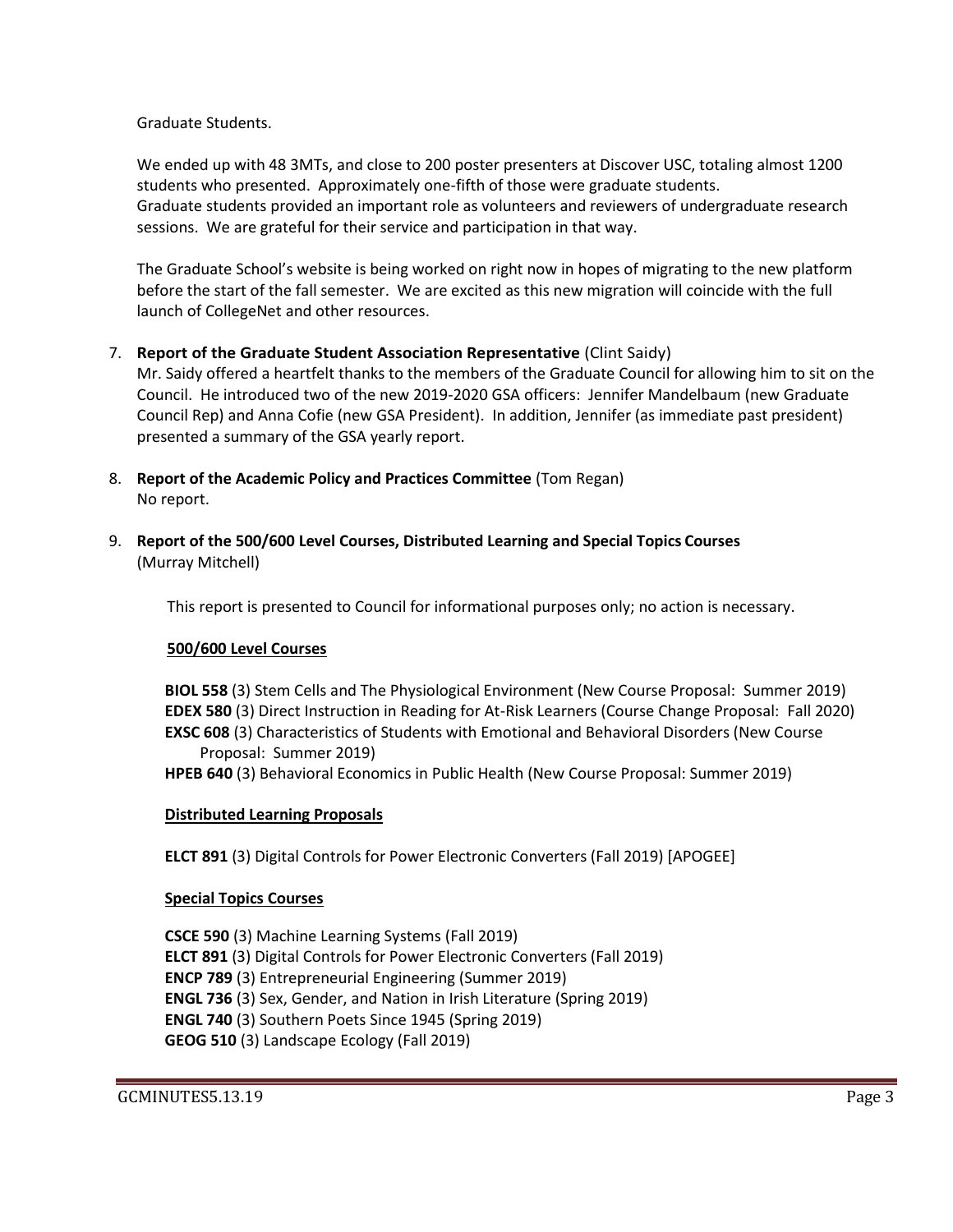10. **Associate Graduate Faculty Nominations** (Murray Mitchell) None at this time.

### 11. **Fellowships and Scholarships Committee** (Jean Ellis)

Dr. Ellis reported that 25 Grace McFadden applications were received and 18 were eligible. The list was reduced to 12 by the Fellowships and Scholarships Committee. The Grace Jordan McFadden Professors Program is interviewing and selecting five awardees. This decision will be made by May 15.

### 12. **Report of Science, Math, and Related Professional Programs Committee** (Rick Creswick)

Below is a list of proposals reviewed by the Committee. Each curricular action can be viewed at this Public Agenda review site:

### <https://www.sc.edu/programproposal/agenda/?id=67&code=GCO>

At this Public Agenda link, the individual proposals are not live-linked, but agenda items are listed in alphabetical order. To view the full proposals, GC members and Committee Chairs still need to go to the Committee Review site, and filter for "Committees", then for the "Committee" called "Added to Grad Council agenda."

- **EPID 798** (3) Public Health Practice, Public Health, CCP: Fall 2020
- **EPID 894** (3) Selected Topics in Epidemiology, Public Health, CCP: Fall 2020
- **NURS 701A,** Precepted Clinical Practice (Clinical Leadership), Nursing, Delete an Existing Course: Fall 2020
- **NURS 701B,** Precepted Clinical Practice (Nursing in the Community), Delete An Existing Course: Fall 2020
- **NURS 710**, Advanced Primary Care Nursing of Children, Nursing, Delete an Existing Course: Fall 2020
- **NURS 711** (3) Pharmacotherapies for Nursing Practice, Nursing, NCP: Summer 2019
- **NURS 716**, Community Health Care Services, Delete an Existing Course, Fall 2020
- **NURS 719**, Community Health Specialist Practicum, Delete an Existing Course, Fall 2020
- **NURS 721** (2) Gerontological Nursing Care, Nursing, NCP: Summer 2019
- **NURS 728**, Acute Care Nursing of Children, Delete an Existing Course: Fall 2020
- **NURS 735**, Case Management, Delete an Existing Course: Fall 2020
- **NURS 739**, Conceptual Base for Women's Health Nursing, Delete an Existing Course, Fall 2020
- **NURS 743**, Healthful Reproduction, Nursing, Delete an Existing Course: Fall 2020
- **NURS 747** (3) Leadership and Safety for Nursing Practice, Nursing, NCP: Summer 2019
- **NURS 749,** Occupational Nursing: Theory and Practice, Nursing, Delete an Existing Course: Fall 2020
- **NURS 752**, Current Issues in Gerontological Nursing, Nursing, Delete an Existing Course: Fall 2020
- **NURS 753**, Primary Care of Older Adults, Nursing, Delete an Existing Course: Fall 2020
- **NURS 754,** Acute Care of Older Adults, Nursing, Delete an Existing Course: Fall 2020
- **NURS 755,** Restorative Care of Older Adults, Nursing, Delete an Existing Course: Fall 2020
- **NURS 757A,** Nursing of Individuals with HIV/AIDS Practicum, Nursing, Delete an Existing Course: Fall 2020
- **NURS 776,** Advanced Health Care of Women, Nursing, Delete an Existing Course: Fall 2020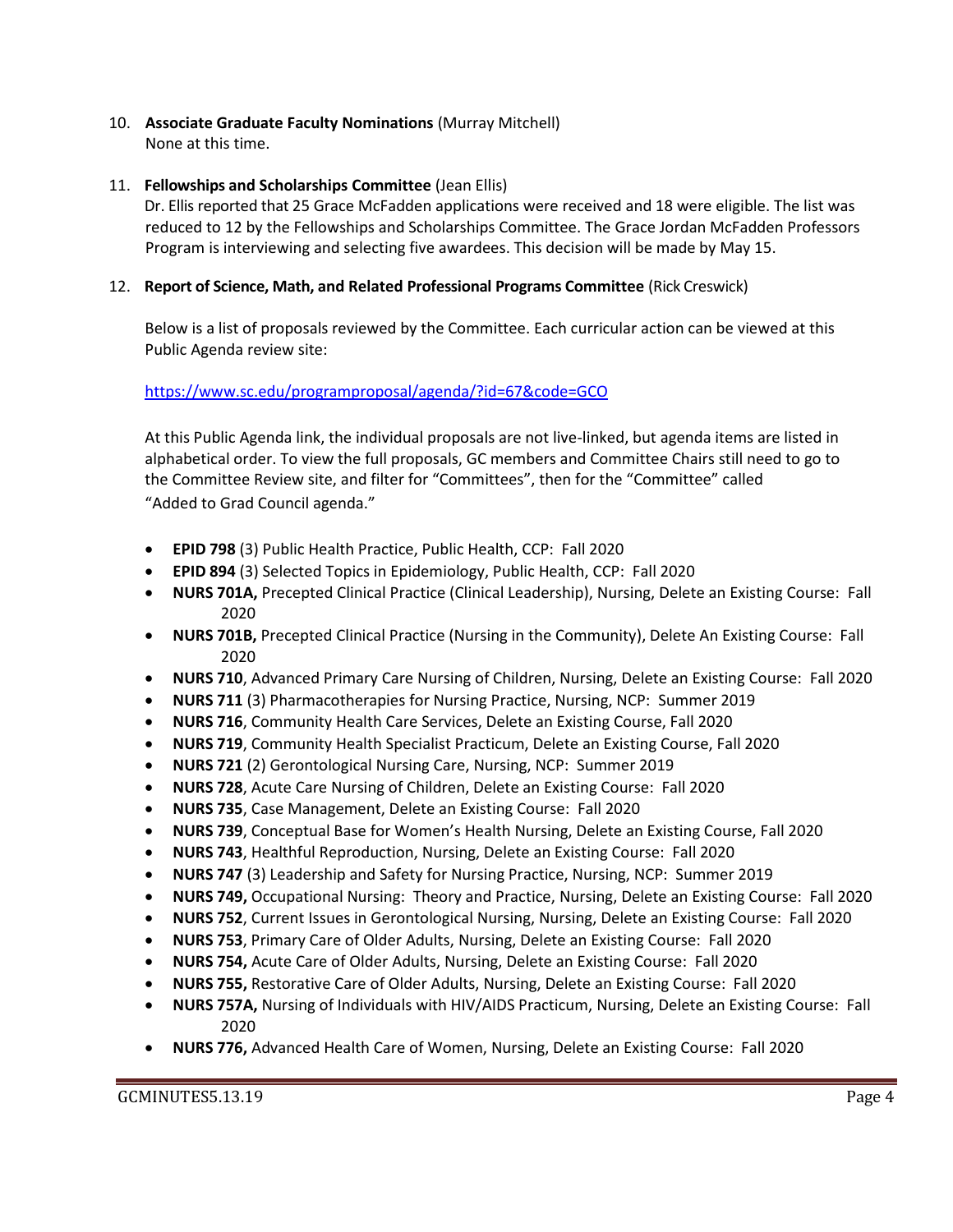- **NURS 782,** Advanced Family Nursing: Assessment and Diagnosis**,** Nursing, Delete an Existing Course: Fall 2020
- **NURS 785,** Clinical Decision-Making in Complex Patient Situations**,** Nursing, Delete an Existing Course: Fall 2020
- **NURS 788,** Field Study in Advanced Nursing Practice and Management of Adults with Complex Health Problems**,** Nursing, Delete an Existing Course: Fall 2020
- **NURS 792,** Special Projects in Nursing Research**,** Nursing, Delete an Existing Course: Fall 2020
- **NURS 795,** Seminar on Consultation**,** Nursing, Delete an Existing Course: Fall 2020
- **NURS 797,** Clinical Research Utilization**,** Nursing, Delete an Existing Course: Fall 2020
- **NURS 820,** Nursing Leadership Residency**,** Nursing, Delete an Existing Course: Fall 2020
- **NURS 821,** Research Utilization Preparation**,** Nursing, Delete an Existing Course: Fall 2020

# *These proposals were unanimously approved by Graduate Council.*

13. Report of the Humanities, Social Sciences, Education, and Related Professional Programs Committee (Cathy Brant)

Below is a list of proposals reviewed by the Committee. Each curricular action can be viewed at this Public Agenda review site:

# <https://www.sc.edu/programproposal/agenda/?id=67&code=GCO>

At this Public Agenda link, the individual proposals are not live-linked, but agenda items are listed in alphabetical order. To view the full proposals, GC members and Committee Chairs still need to go to the Committee Review site, and filter for "Committees", then for the "Committee" called "Added to Grad Council agenda."

- **EDEX 719** (3) Advanced Applied Behavior Analysis, Education, NCP: Summer 2019
- **EDEX 891** (3) Advanced Educational Procedures for Exceptional Children, Education, CCP: Fall 2020
- **EDST Major / Degree Program**, Special Education, M.Ed., Education, Change to Existing Program: Fall 2020
- **EDRM 72** (3) Educational Measurement, Education, CCP: Summer 2019
- **GEOG 801** (3) Contemporary Approaches to Geography, Arts and Sciences, CCP: Fall 2020
- **LAWS Major / Degree Program**, Master of Law in Health Systems Law, Law, New Program: Spring 2020
- **LAWS Academic Certificate**, Certificate in Health Care Compliance, Law, New Program: Spring 2020
- **ZZED Major / Degree Program**, Curriculum and Instruction, Ed.D, Education, Change to Existing Program: Fall 2020

# *These proposals were unanimously approved by Graduate Council.*

14. **Report of the Grievances, Appeals and Petitions Committee** (Bobby Brame) No report.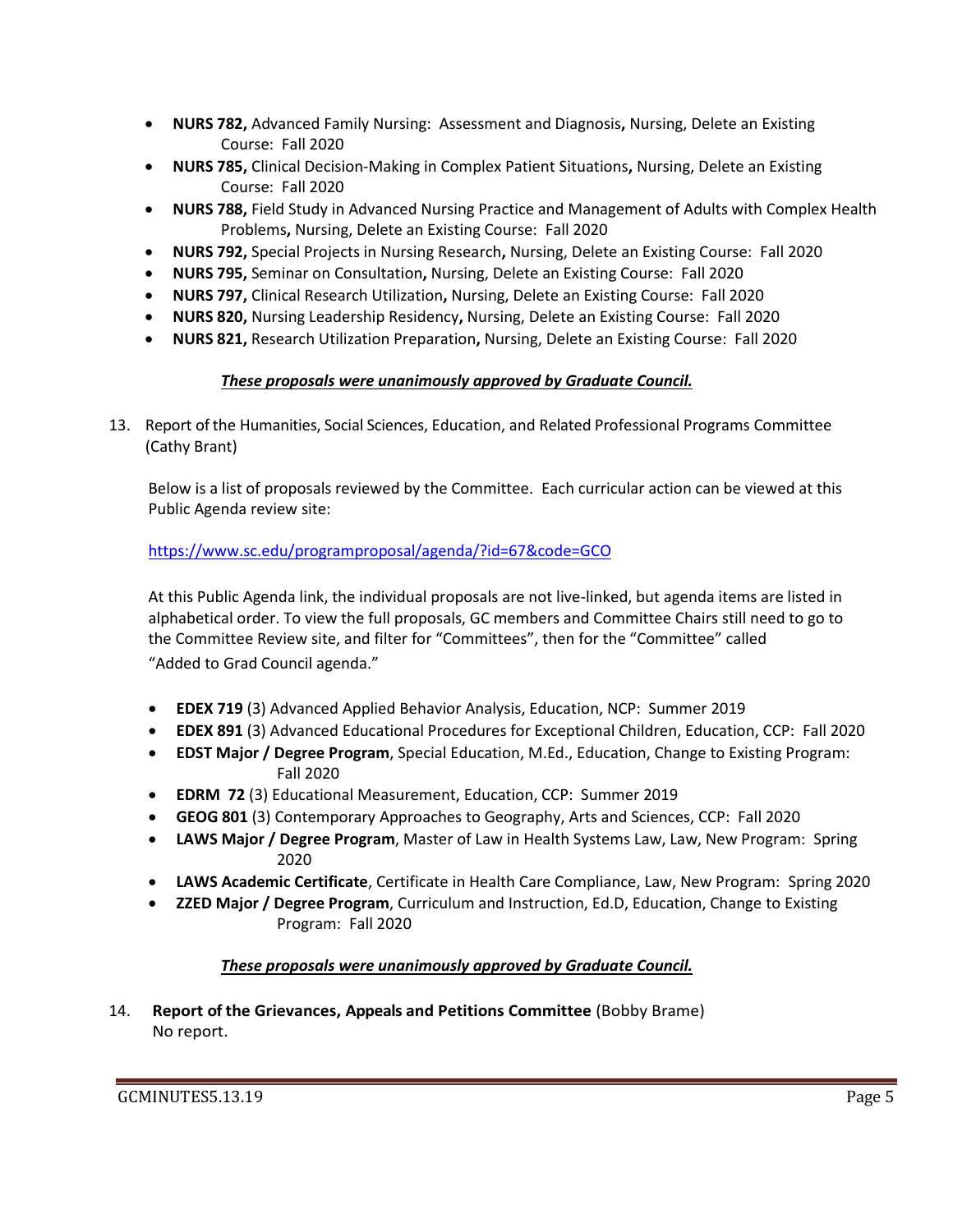## 15. **Other Committee Reports**

No other reports.

16. **Old Business** No old business.

## 17. **New Business**

Dr. Addy initiated a discussion on the Graduate Student Policy of GPA calculation on the grades of "S" and "U" regarding thesis preparation grades.

Graduate Student policy: GPA calculation

# Graduate Bulletin

*Thesis or Research Project/Dissertation* (parallel language for master's degree requirements and for doctoral degree requirements)

Completion or satisfactory progress in thesis/dissertation preparation will be indicated by the grade of T; unsatisfactory progress in thesis/dissertation preparation will be indicated by the grade of U, but thesis preparation **grades are not calculated into the graduate cumulative grade point average.**

# *Grading Policies*

The letter grades **S** (satisfactory) and **U** (unsatisfactory) are assigned only in courses that have been approved for Pass-Fail grading or in a standard graded course where the student, with the approval of the dean of The Graduate School, has elected an individual Pass-Fail Option. Courses completed with an **S** may be counted in total credits earned. Grades of **T** (satisfactory progress) or **U** (unsatisfactory progress) are given for thesis (799) and dissertation (899) preparation. **Grades of** T **in thesis (799) and dissertation (899) preparation are not computed in the cumulative graduate grade point average. Graduate-level courses completed with the grade of** U **are calculated as an** F **in the cumulative graduate grade point average.**

# Registrar procedure:

For graduate level courses on the Columbia campus, **if a course has grade mode of dissertation or pass/fail, a grade of U counts in the GPA.**

For undergraduate level courses on any campus, a grade of U for any grade mode does not count in the GPA.

# Practical implications

Currently, we have contradictory statements about how unsatisfactory progress is handled for 799 and 899 registration. In practice, a U grade for either course does penalize the student's GPA.